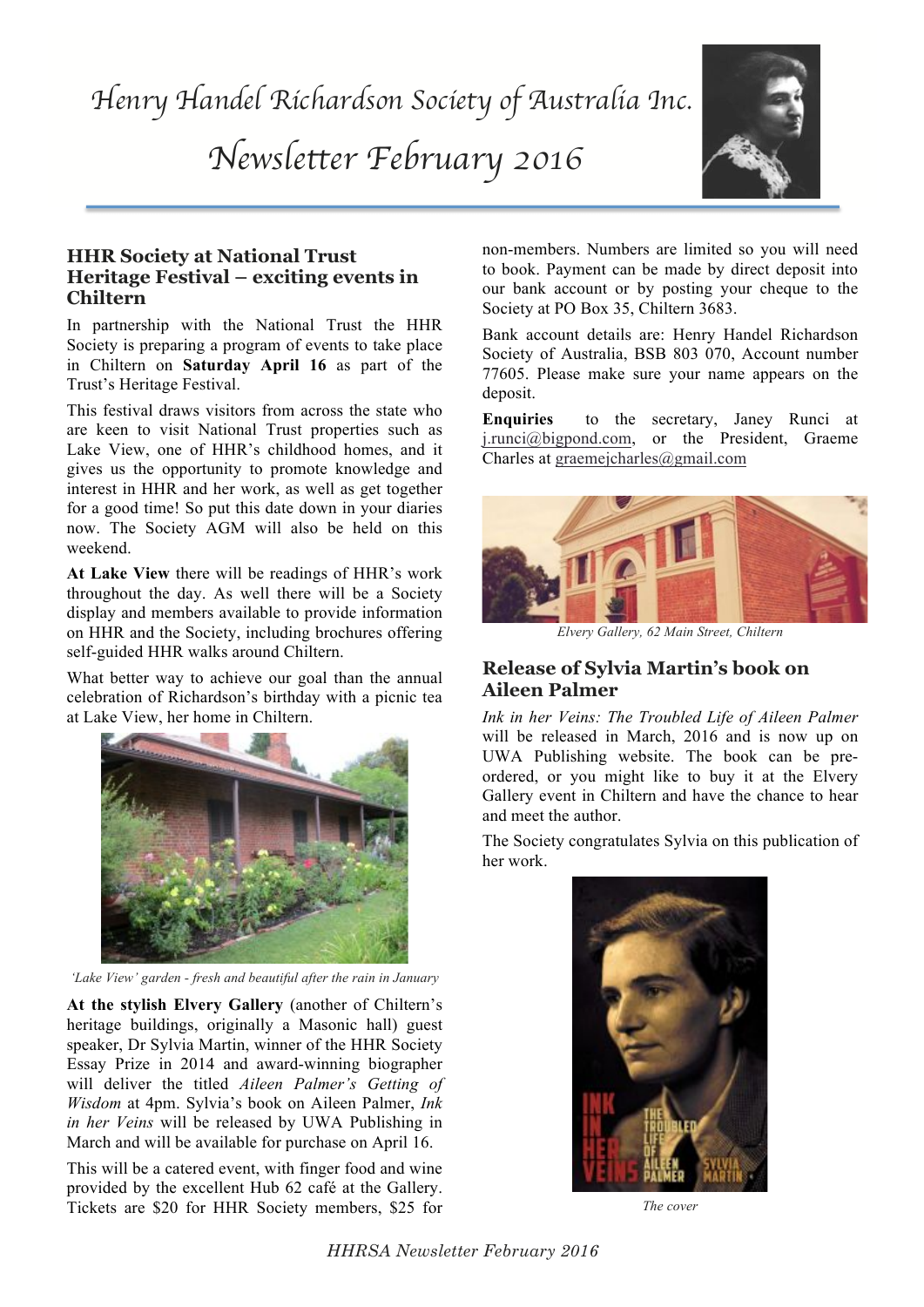Aileen Palmer – poet, translator, political activist, adventurer – was the daughter of two writers prominent in Australian literature in the first half of the twentieth century. Vance and Nettie Palmer were well known as novelists, poets, critics and journalists, and Nettie suspected that their eldest would grow up with 'ink in her veins'.

Aileen certainly inherited her parents' talents, publishing poetry, translating the work of Ho Chi Minh, and recording what she referred to as 'semi fictional bits of egocentric writing'. She also absorbed their interest in leftist politics, joining the Communist Party at university. This, combined with her bravery, led to participation in the Spanish Civil War and the ambulance service in London during World War II. The return to Australia was not easy, and Aileen never successfully reintegrated into civilian life. In *Ink in Her Veins* Sylvia Martin paints an honest and moving portrait in which we see a talented woman slowly brought down by war, family expectations, and psychiatric illness and the sometimes cruel 'treatments' common in the 20th century.



*Sylvia Martin*

### **A bbq and film at The Stables and the Star Theatre**

Following the oration event at 6.45 there will be one of Chiltern's Classic Australian Movie Nights with a double feature:

'The story of the Kelly Gang' (1906) G, and 'Forgotten Silver' (1995) PG.

In 1906 Australia produced 'The Story of the Kelly Gang', arguably the world's first commercial feature length film. The film traces the life of the legendary Australian bushranger Ned Kelly. Much of the original film has been lost, however thanks to some fortunate discoveries & meticulous restoration, nearly

a quarter of the film has been pierced together and digitally restored thus bringing to life a unique piece of Australian film history.



'Forgotten Silver' is a documentary which details the life of "lost" NZ film maker Colin McKenzie and his incredible advances that were lost to history - until now. Supposedly making a talkie in 1908 & using colour film in 1911. Presented by NZ film maker Peter Jackson who is best known as the director and producer of 'The Lord of the Rings' and 'The Hobbit' Trilogies.



There will also be a **guest speaker, Claudy Op Den Kamp** who was involved in the restoration of the film 'The story of the Kelly Gang'.

**Cost: \$28 (pay on night but bookings essential by Wednesday April 13 for catering purposes)** includes BBQ tea, film showing, discussion and supper or come along at 8 pm for film showing etc. Without BBQ tea - \$15. Children half price.

Take advantage of the \$25 Early-bird concession price if booking and payment is received by Wednesday April 13 by Direct Debit or payment at the Chiltern Post Office.

Direct Debit to BSB 063 744 CBA Acct no 10029531. Chiltern Rutherglen Continuing Education.

Please include your name & 'April 16 Film night' in reference line.

**Bookings & enquiries to:** Lois Hotson – Ph (03) 57 261 358 Email: hotson@westnet.com.au Or contact : Emma & Matt at Chiltern Post Office.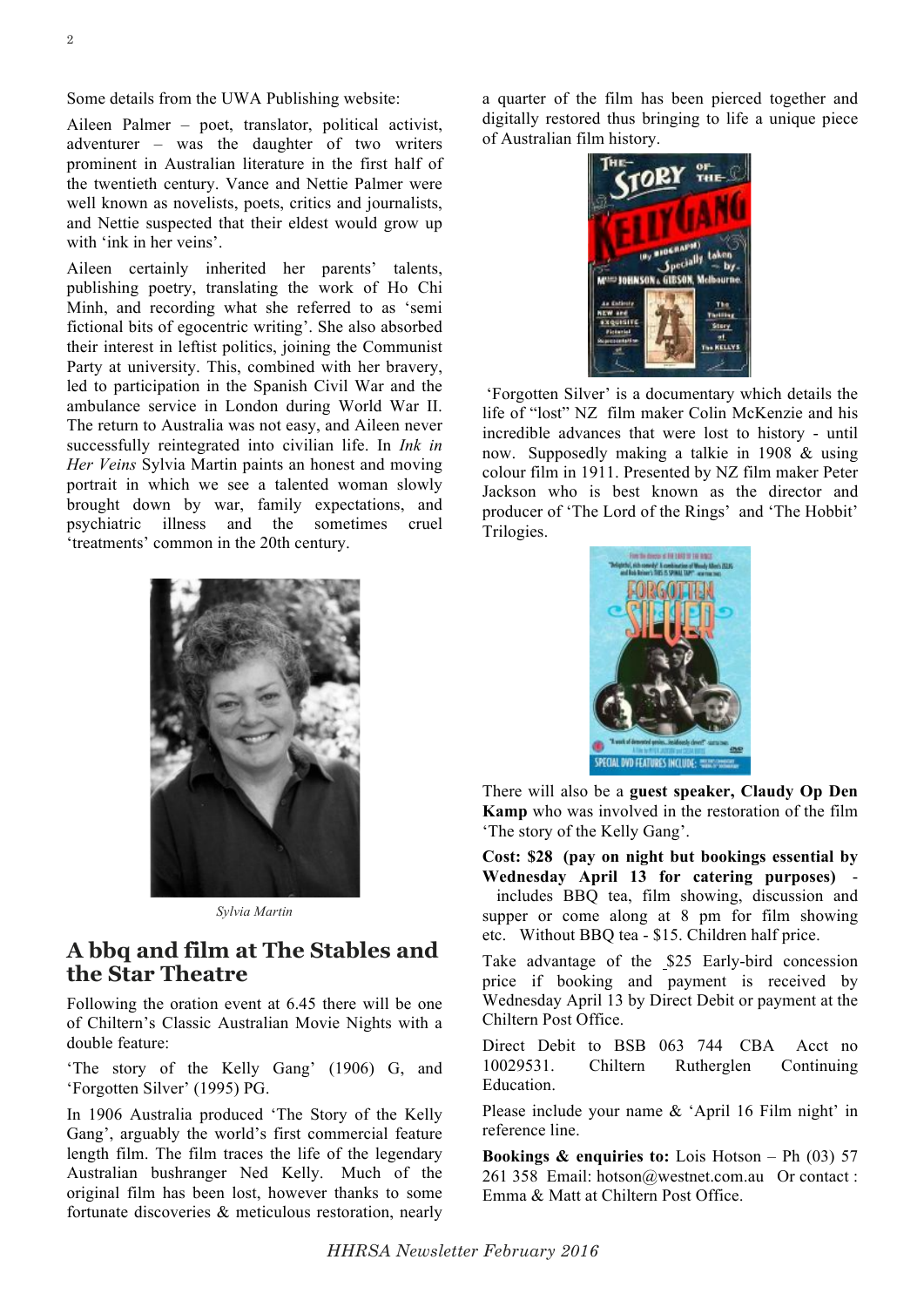### **HHR Society Partnership with Varuna Writers' House**

In another exciting development the HHR Society, in partnership with Varuna, the national writers' house at Katoomba, NSW will offer assistance to a writer in the form of one of Varuna's awards, to be called the Henry Handel Richardson Flagship Fellowship for Short Story Writing. The recipient of the award will receive a prize of \$1000 and a two week residency to develop their manuscript. The HHR Society will donate \$2000 for this purpose and Varuna will promote the Society through the award and its website.

This award will replace the writing competition. Our personnel resources were stretched to the limit with the previous competitions and this new award gives the Society the opportunity to support an Australian writer and to promote the Society. Members of the Society, who wish to remain anonymous, have donated the \$2000.

# **About Varuna and the Fellowships**



*Varuna Writers' House*

Varuna Writers' House was previously the home of the writer Eleanor Dark and her husband, Eric, and then of their son, Michael (Mick) Dark, who gifted the house to the public in 1989. The house operates as a national writers' centre and retreat, offering a range of supportive programs, including the fellowships. Varuna currently offers fellowships for approximately 30 writers a year, including Flagship Fellowships. A team of Varuna's consultants read the entries blind and select the recipients. Currently there are 4 Flagship Fellowships offered:

- The Dorothy Hewett Fellowship for Poetry
- The Eleanor Dark Fellowship for Fiction
- The Mick Dark Fellowship for Writing on the environment
- The Eric Dark Fellowship for Social History and Essays

You can read more about Varuna on their website: varuna.com.au

## **January 3, 2016 - with a difference!**

A hardy few gathered early at Lake View for the General Meeting and huddled on the front veranda as the rain came down.



*The meeting in the pouring rain!*

We did have time to admire the wonderful state of the garden (many thanks to Ann Vyner and Beryl Pickering for all their work at the house), but clearly the annual garden party to celebrate HHR's birthday could not go ahead at Lake View.

But thanks to the generosity of Charlie and Rhonda Summerfield from the Star Theatre we all decamped to The Stables behind the theatre. What an atmospheric setting for the oration from Brigid Magner on the notion of haunting in literary tourism!



*Brigid Magner*



*Carmel Lillas and Tony Nicholson celebrate with friends among the treasures and bric a brac in The Stables.*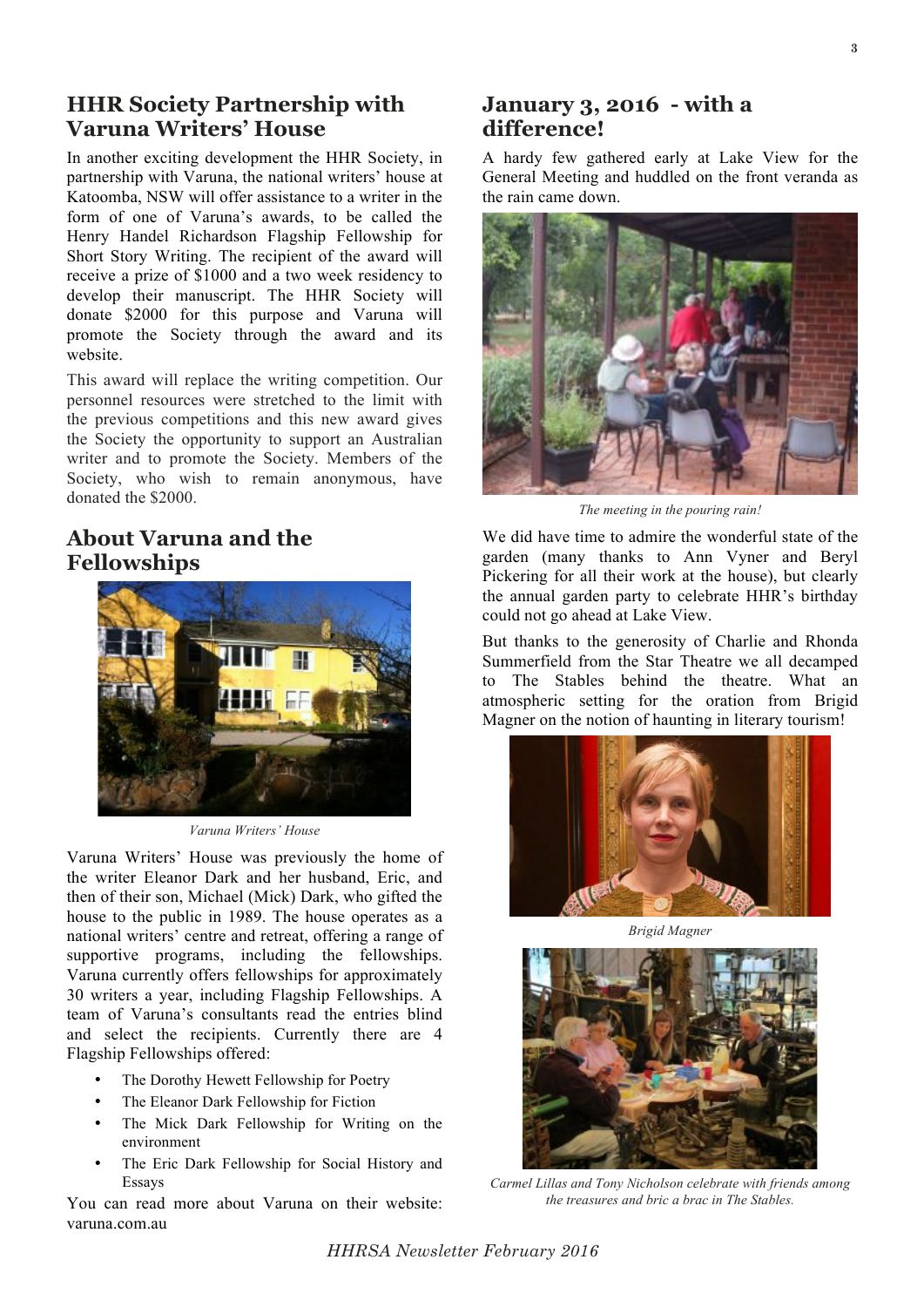

*A happy group, including John Barkla, front right, owner of the house in Victoria Parade, Melbourne where HHR was born.*

We came in to the Stables dripping from the rain and sat with our picnics at tables among the bric-a-brac of earlier years – old saddles, bellows, lamps, pots, tools, even a vintage car – while the rain drummed down on the tin roof. Somehow Charlie and Rhonda and other helpers had cleared tables, set up tea and coffee and made us all comfortable. Good cheer reigned.



*Mary Fuge celebrates with a cup of tea*



*Orator Brigid Magner cuts HHR's birthday cake*

# **Brigid's Magner's Oration – 'Looking through time itself': Henry Handel Richardson and the haunting of Lake View'**

Dr Brigid Magner is a lecturer in Literary Studies in the School of Media & Communication at RMIT University. She has done work and published articles on a range of topics, including literary tourism. At present she has an honorary fellowship with the State Library of Victoria to develop a book manuscript and interactive map: *On the trail: Reading literary places in Australia*.

Brigid began by saying she was a tourist herself in the area of HHR studies. In the book she's working on one chapter involves a discussion of sites associated with HHR.

In her talk she considered the notion of haunting in relation to a number of literary tourism sites in America, Britain and Australia, and the ways in which 'ghosts, as readily imagined embodiments of the past, can help visitors to connect with the layers of history existing in a particular heritage site.'

Brigid concluded her fascinating talk with a reference to the birthday tea:

'This annual birthday celebration implicitly recognises the importance of acknowledging the past in the present. Despite the fact that HHR has been dead since 1946, we are all here to honour her life and work. Through the rituals enacted here this evening, the spirit of HHR is summoned up to engage with the living once again.'

You can read the full text of Brigid's talk on our website: www.henryhandelrichardsonsociety.org.au

### **General Meeting – January 3, 2016**

A general Meeting was held at Lake View and the following changes to our rules were accepted:

The purposes of the Society are to stimulate enjoyment and study of, and general interest in, the works of Henry Handel Richardson.

The financial year is from 1 January to December 31.

Funds will be deposited in our accounts no later than 21 working days after they are received.

# **HHR Prize winner's novel**

Jennifer Down, winner of the 2014 HHR Writing Competition has her first novel coming out. *Our Magic Hour* will be released in March this year by Text Publishing.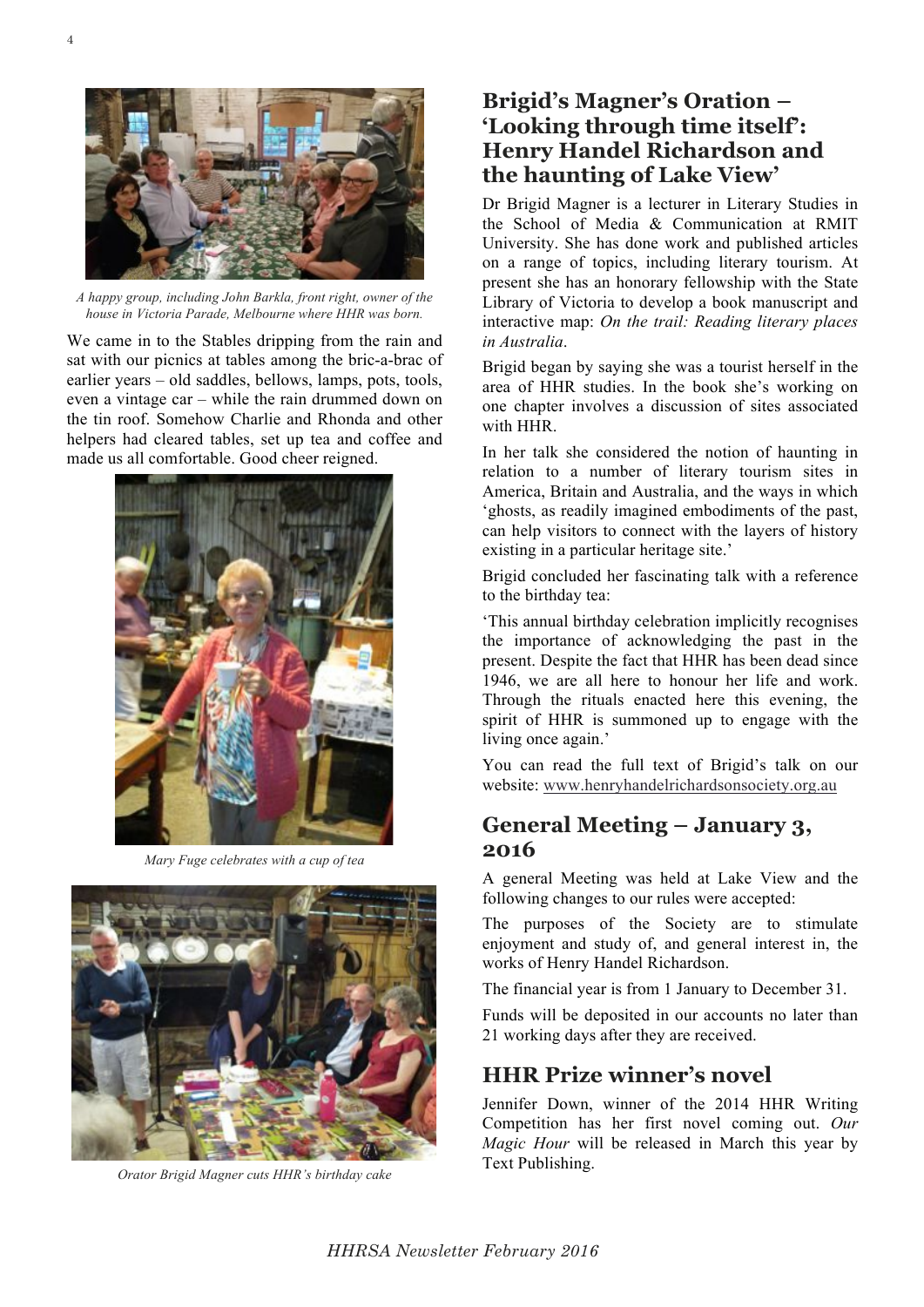The book was shortlisted for the Victorian Premier's Award for an unpublished manuscript in 2013.



The book is described as an 'evocative and exquisitely written' account 'of love, loss and discovery', and the writer, Carrie Tiffany speaks of Jennifer as 'a writer of rare insight and heart.' You may remember the words the judge of the 2014 competition, Helen Garner, used about Jennifer's work to end her address at the prizegiving:

'It's a long time since I have tried to write a short story; but being as I am very interested in compression, I learnt a great deal from these works.

The whole experience of reading them has been a joy to me. I thank the writers for the pleasure they've given me, and the example they've set. The bar is high and I read their work with respect and admiration.

If I may, I'd like to end with a single sentence from Jennifer Down's winning entry, *Pressure OK*, to describe the mood I was in after I had read the stories. She's talking about a widower who's just been to the theatre with his grown-up daughter to see a great Australian play. They've parted with an awkward affection, and he's walking back to the station. The sentence consists of only ten words. It seems so simple, but it leaps with poetic energy. It's modern, it feels like now, yet it might also have been describing one of poor Richard Mahony's rare moments of tranquillity and hope. I would kill to have written it. Here it is:

*His veins were warm and all the stars were out.'* (Helen Garner, 2014)

The Society extends its congratulations to Jennifer. We look forward to reading her novel and also her short story collection which will come out in 2017.



*Jennifer Down at the prize giving in 2014*

### **From the same world as HHR**

Helen Macrae, Treasurer of the HHR Society, recently published a book, *Dinner with the Devil*, which recounts the story of the founding in 1896 of Melbourne's iconic Queen Victoria Hospital, affectionately known as 'the Queen Vic' to generations of Melburnians. The book follows the hospital from its founding as a women's hospital, 'by women and for women', to the battle to save it for the women of Victoria in 1986.

Some HHR Society members who've read the book have remarked that in some respects those women who founded and supported the hospital shared the same background as the young Henry Handel Richardson. More information is on Helen's website, www.helenmacrae.com.au



The book can be ordered through any Australian bookshop, and is also available as an eBook, from print on demand suppliers such as Amazon. Helen will bring copies for sale at the HHR April event on April 16.